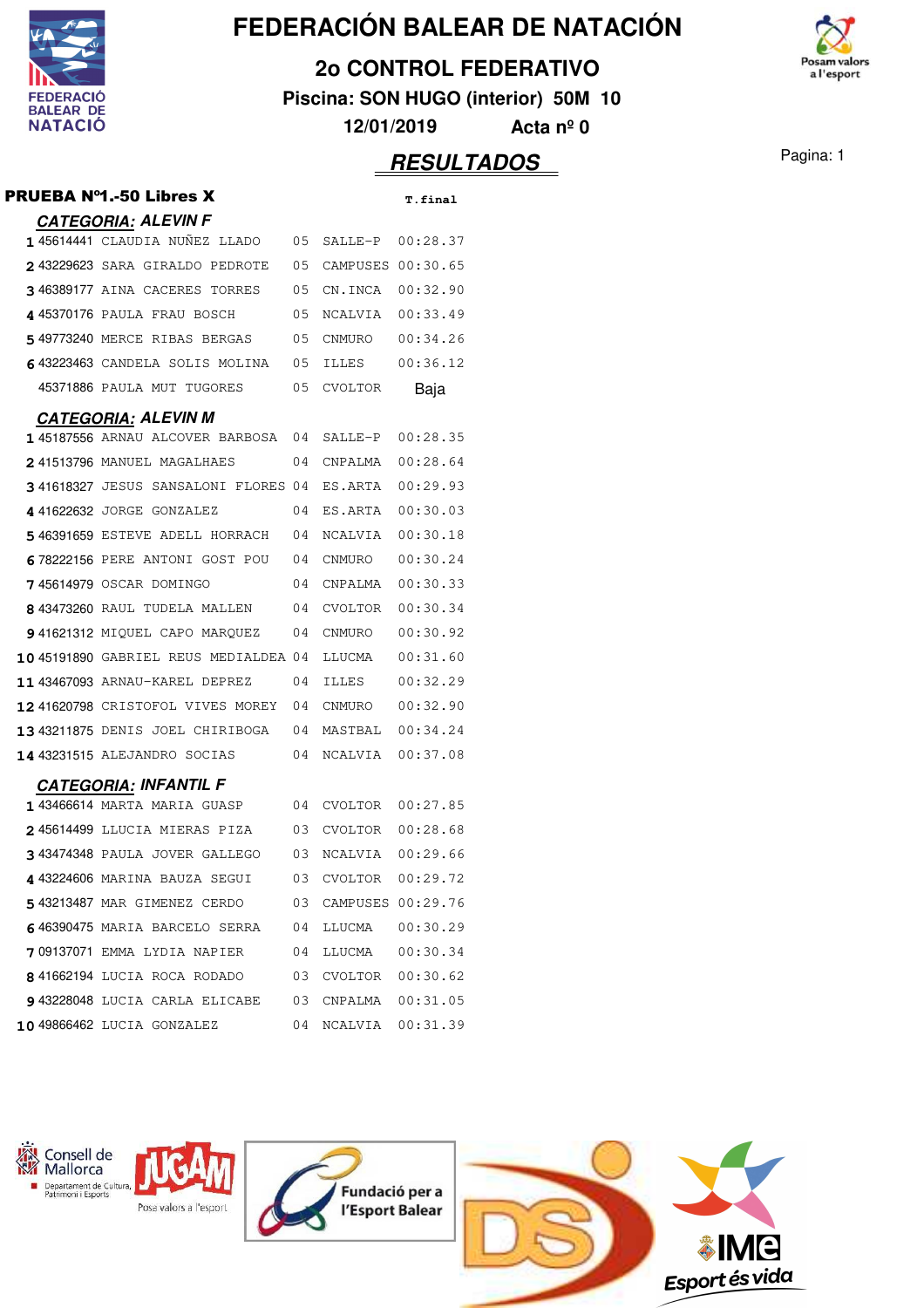

**2o CONTROL FEDERATIVO**

**Piscina: SON HUGO (interior) 50M 10**

**12/01/2019 Acta nº 0**

| PRUEBA Nº1.-50 Libres X                 |    |                   | <b>T.final</b> |
|-----------------------------------------|----|-------------------|----------------|
| <b>CATEGORIA: INFANTIL F</b>            |    |                   |                |
| 1141587333 MAGDALENA MUELAS RIGO        | 04 | FELANITX 00:31.80 |                |
| 1249484156 PAULA MORRO COLOM            | 03 | CVOLTOR           | 00:33.21       |
| <b>13 43464708 AINA SEGUI TOMAS</b>     | 04 | LLUCMA            | 00:38.17       |
| 45695489 NURIA VIVES BONILLA            | 03 | <b>BOCCHORI</b>   | N.p.           |
| 78222804 AINA MATEU PONS                | 03 | CNPALMA           | Baja           |
| 43478016 MARIA RULLAN MARTINEZ          | 03 | CNPALMA           | Baja           |
| <b>CATEGORIA: INFANTIL M</b>            |    |                   |                |
| 143199949 KEVIN RUIZ BIOJO              | 02 | SALLE-P           | 00:25.06       |
| 243205973 SALVADOR REYNES               | 02 | CNPALMA           | 00:25.79       |
| 343459955 PABLO NAVAS ACEITUNO          | 02 | CVOLTOR           | 00:26.07       |
| 445614440 RAUL NUNEZ LLADO              | 02 | SALLE-P           | 00:27.15       |
| 541573980 ALEJANDRO SEGRERA             | 02 | FELANITX 00:27.25 |                |
| 643482964 ALVARO GONZALEZ JUAN          | 02 | CVOLTOR           | 00:28.18       |
| 746390428 ALEX FERNANDEZ GOMEZ          | 03 | CN.INCA           | 00:28.65       |
| 843461489 TONI FRAU SIQUIER             | 02 | CVOLTOR           | 00:28.69       |
| <b>9 09303721 ROBERT NAPIER</b>         | 03 | LLUCMA            | 00:28.97       |
| 10 52030257 XAVIER RODRIGUEZ RAMON 03   |    | CVOLTOR           | 00:30.23       |
| 11 43479384 JUAN CERVANTES              | 03 | CVOLTOR           | 00:32.57       |
| 1245191829 LUCAS PEREIRA RIBES          | 02 | AQUATICS 00:32.58 |                |
| 13 43230160 DAVID GIMENEZ               | 03 | AQUATICS 00:35.03 |                |
| 06410547 ROBIN DAVID AILAN              | 03 | CNPALMA           | Baja           |
| <b>CATEGORIA: JUNIOR F</b>              |    |                   |                |
| 102848609 JOHANNA E. SCHULZ             | 02 | CVOLTOR           | 00:29.10       |
| 243217990 MARIA ESTARAS QUESADA         | 02 | SALLE-P           | 00:29.40       |
| 343223264 NATALIA DURAHO LOZANO         | 01 | CVOLTOR           | 00:29.57       |
| 443223467 EMMA SANTOS KOFOD             | 02 | NCALVIA           | 00:30.03       |
| 545188148 SOFIA ROMERO AVILES           | 02 | CNPALMA           | 00:30.35       |
| 643470581 NEUS REY GARCIA               | 02 | NCALVIA 00:30.47  |                |
| <b>7</b> 41586534 LAURA PONS SANTAMARIA | 01 | CNMURO            | 00:31.02       |
| 43233207 MARINA BIBILONI COLL           | 02 | AQUATICS          | Desc           |
| <b>CATEGORIA: JUNIOR M</b>              |    |                   |                |
| 1 43478908 ADRIA SARD PUIGROS           | 01 |                   |                |
| 245370094 MARC LLINAS FRAU              | 01 | CNPALMA           | 00:25.91       |



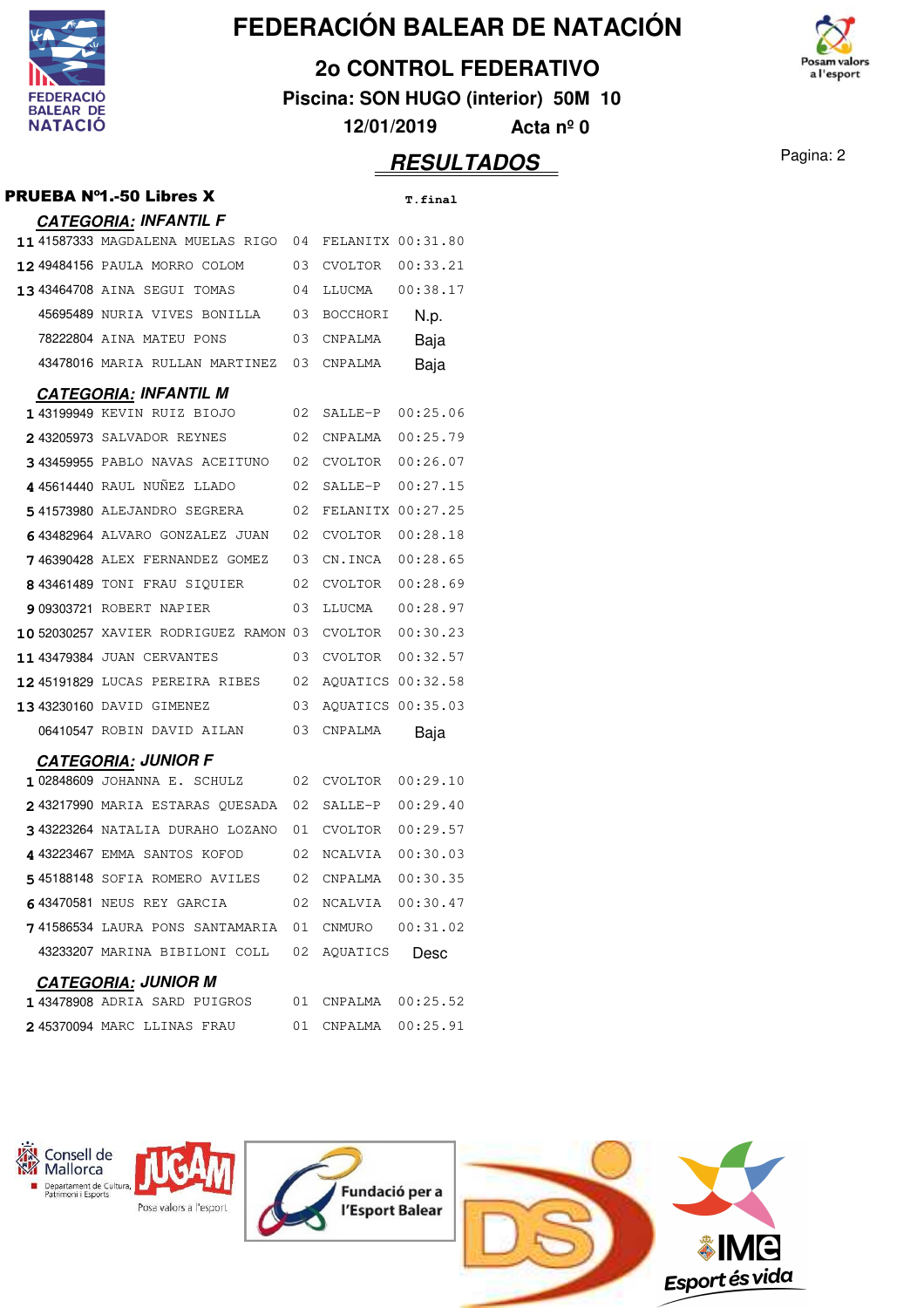

#### **2o CONTROL FEDERATIVO**

**Piscina: SON HUGO (interior) 50M 10**

osam valors a l'esport

**12/01/2019 Acta nº 0**

| <b>PRUEBA Nº1.-50 Libres X</b>                         |    |                     | <b>T.final</b>      |       |          |
|--------------------------------------------------------|----|---------------------|---------------------|-------|----------|
| <b>CATEGORIA: JUNIOR M</b>                             |    |                     |                     |       |          |
| 3 43483013 ARNAU PALMER MORA 01 CNPALMA 00:26.29       |    |                     |                     |       |          |
| 4 43479063 DANIEL CERDA HOLMAGER                       |    | 00 CN.INCA 00:26.96 |                     |       |          |
| 543480370 JAUME RIBAS MONSERRAT 01 LLUCMA 00:28.19     |    |                     |                     |       |          |
| 641618413 JOAN EVANGELISTI                             |    | 01 LLUCMA  00:29.78 |                     |       |          |
| 743462985 MARC ALEMANY CODINA                          | 01 |                     | SALLE-P 00:29.90    |       |          |
| 8 41661511 JOAN MIQUEL SABATER 01 CN.INCA 00:30.35     |    |                     |                     |       |          |
| <b>CATEGORIA: SENIOR F</b>                             |    |                     |                     |       |          |
| 143213615 AINA HIERRO PUJOL                            |    | 98 CNPALMA 00:27.40 |                     |       |          |
| 2 43205846 MARTA TORRENS CALVO 98 CNPALMA 00:29.31     |    |                     |                     |       |          |
| <b>CATEGORIA: SENIOR M</b>                             |    |                     |                     |       |          |
| 178220544 RAFAEL CEREZO IGNACIO 97 CNPALMA 00:26.20    |    |                     |                     |       |          |
| 2 43186151 MIGUEL CLADERA MUNAR 92 CN. INCA 00:28.99   |    |                     |                     |       |          |
| PRUEBA Nº2.-200 Braza X                                |    |                     |                     |       |          |
| <b>CATEGORIA: ALEVIN F</b>                             |    |                     | T.final 50 m.       |       | 100 m.   |
| 1 49770151 ESTELA GARAU MORENO 05 CNPALMA 02:55.08     |    |                     |                     |       | 01:23.83 |
| 243235046 PAULA GAYA BISQUERRA 05 CN.INCA 02:55.37     |    |                     |                     |       | 01:23.53 |
| 3 43470223 AINA BOIX HOMAR 05 CNPALMA 02:55.38         |    |                     |                     |       | 01:23.43 |
| 443475268 MARTA CHUN ROCA                              |    |                     | 05 CVOLTOR 03:02.73 |       | 01:29.37 |
| 5 45696080 CLAUDIA AMENGUAL                            |    |                     | 05 CN.INCA 03:11.15 |       | 01:32.46 |
| <b>CATEGORIA: ALEVIN M</b>                             |    |                     |                     |       |          |
| 145614675 ALVARO MIRO JURADO 04 CVOLTOR 02:48.95       |    |                     |                     |       | 01:20.69 |
| 243224511 GONZALO TORRES PUERTAS 04 SALLE-P 03:03.56   |    |                     |                     |       | 01:30.21 |
| 343218723 JORDI MAYOL SERRA 04 SALLE-P 03:12.13        |    |                     |                     |       | 01:31.16 |
| <b>CATEGORIA: INFANTIL F</b>                           |    |                     |                     |       |          |
| 143475420 LILIA ARROM LLIZO 04 CN.INCA 02:52.81        |    |                     |                     |       | 01:23.14 |
| 243477108 NATALIA MARTINEZ                             |    |                     | 04 CVOLTOR 03:15.67 |       | 01:35.16 |
| <b>CATEGORIA: JUNIOR M</b>                             |    |                     |                     |       |          |
| 146392450 GERARD FALCO GUILLEM 01 SALLE-P 02:44.83     |    |                     |                     |       | 01:18.85 |
|                                                        |    |                     |                     |       |          |
| PRUEBA Nº3.-200 Espalda X                              |    |                     | <b>T.final</b>      | 50 m. | 100 m.   |
| <b>CATEGORIA: ALEVIN F</b><br>145192702 NEUS CANYELLES |    |                     | 05 CVOLTOR 02:55.62 |       | 01:27.41 |
| <b>CATEGORIA: ALEVIN M</b>                             |    |                     |                     |       |          |





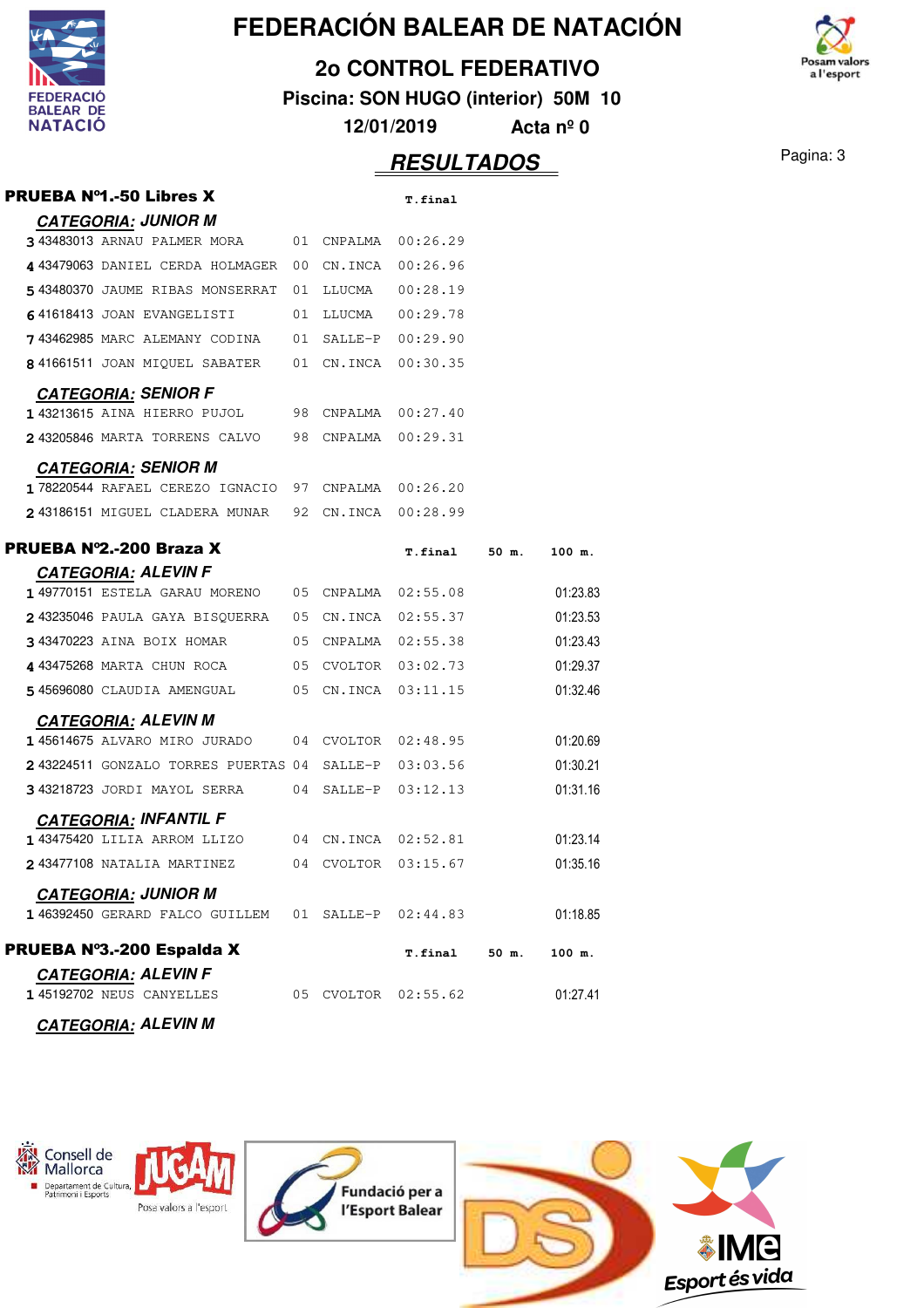

#### **2o CONTROL FEDERATIVO**

**Piscina: SON HUGO (interior) 50M 10**

**12/01/2019 Acta nº 0**

## **RESULTADOS** Pagina: 4

osam valors a l'esport

| PRUEBA Nº3.-200 Espalda X                            |    |                     | T.final 50 m.           |       | 100 m.   |
|------------------------------------------------------|----|---------------------|-------------------------|-------|----------|
| <b>CATEGORIA: ALEVIN M</b>                           |    |                     |                         |       |          |
| 1 43470663 MARCOS SANCHEZ                            |    |                     | $04$ SALLE-P $02:30.96$ |       | 01:15.60 |
| 243214090 JOAN SASTRE RODRIGUEZ 04 CVOLTOR 02:32.15  |    |                     |                         |       | 01:15.86 |
| <b>CATEGORIA: INFANTIL M</b>                         |    |                     |                         |       |          |
| 141543196 VICTOR MARTIN ROIG                         |    |                     | 02 CVOLTOR 02:14.69     |       | 01:07.26 |
| 245187625 SERGI PUIG BLANCO                          |    |                     | 03 NCALVIA 02:20.56     |       | 01:09.80 |
| 3 43234633 POL PEREZ MACARRO 02 CVOLTOR 02:31.24     |    |                     |                         |       | 01:13.52 |
| <b>CATEGORIA: JUNIOR F</b>                           |    |                     |                         |       |          |
| 143478084 MARIA SERRA BONET 02 CNPALMA 02:30.04      |    |                     |                         |       | 01:15.31 |
| 243227870 AINA TORO GARCIA 602 NCALVIA 02:54.22      |    |                     |                         |       | 01:24.43 |
| <b>PRUEBA Nº4.-100 Mariposa X</b>                    |    |                     | <b>T.final</b>          | 50 m. |          |
| <b>CATEGORIA: ALEVIN F</b>                           |    |                     |                         |       |          |
| 143573918 NADIA CORRADINI                            |    | 05 NCALVIA 01:14.50 |                         |       |          |
| 245189546 NEUS SERRA REGAL 05 CN.INCA 01:16.09       |    |                     |                         |       |          |
| 378223022 KIARA TORRICO RUIZ 05 CVOLTOR 01:16.13     |    |                     |                         |       |          |
| 4 43233035 LAURA SIMO PEREZ                          |    | 05 SALLE-P 01:20.49 |                         |       |          |
| <b>CATEGORIA: ALEVIN M</b>                           |    |                     |                         |       |          |
| 145186192 JERONI BARRERA ESTADES 04 NCALVIA 01:07.87 |    |                     |                         |       |          |
| 243469427 JOEL LOPEZ RISCO 04 CN.INCA 01:12.71       |    |                     |                         |       |          |
| <b>CATEGORIA: INFANTIL F</b>                         |    |                     |                         |       |          |
| 141664004 AINA GARCIA VIVES 03 SALLE-P 01:11.58      |    |                     |                         |       |          |
| 243466209 ALEJANDRA RUIZ MARTIN 03 CVOLTOR 01:12.47  |    |                     |                         |       |          |
| 346394473 NEREA CASTAÑER NOGUERA 03 CVOLTOR 01:14.56 |    |                     |                         |       |          |
| 443217884 ALISON ANDREA                              |    | 04 CVOLTOR 01:20.22 |                         |       |          |
| 543464409 IRENE VAZQUEZ ANDRES 04 SALLE-P 01:21.41   |    |                     |                         |       |          |
| <b>CATEGORIA: INFANTIL M</b>                         |    |                     |                         |       |          |
| 146392451 MARC FALCO GUILLEM                         |    | 03 SALLE-P 01:01.40 |                         |       |          |
| 245699211 SAMUEL DIAZ GUERRERO 03                    |    | CNPALMA             | 01:02.50                |       |          |
| 343210593 DAVID DEL VALLE MARIN 03 CAMPUSES 01:09.52 |    |                     |                         |       |          |
| 445192703 PAU CANYELLES FERRAGUT 03 CVOLTOR 01:10.70 |    |                     |                         |       |          |
| 543461002 JUAN RAMON LAGAR                           | 03 | CVOLTOR 01:10.75    |                         |       |          |
| 643482964 ALVARO GONZALEZ JUAN 02 CVOLTOR            |    |                     | 01:13.40                |       |          |
| <b>CATEGORIA: SENIOR M</b>                           |    |                     |                         |       |          |

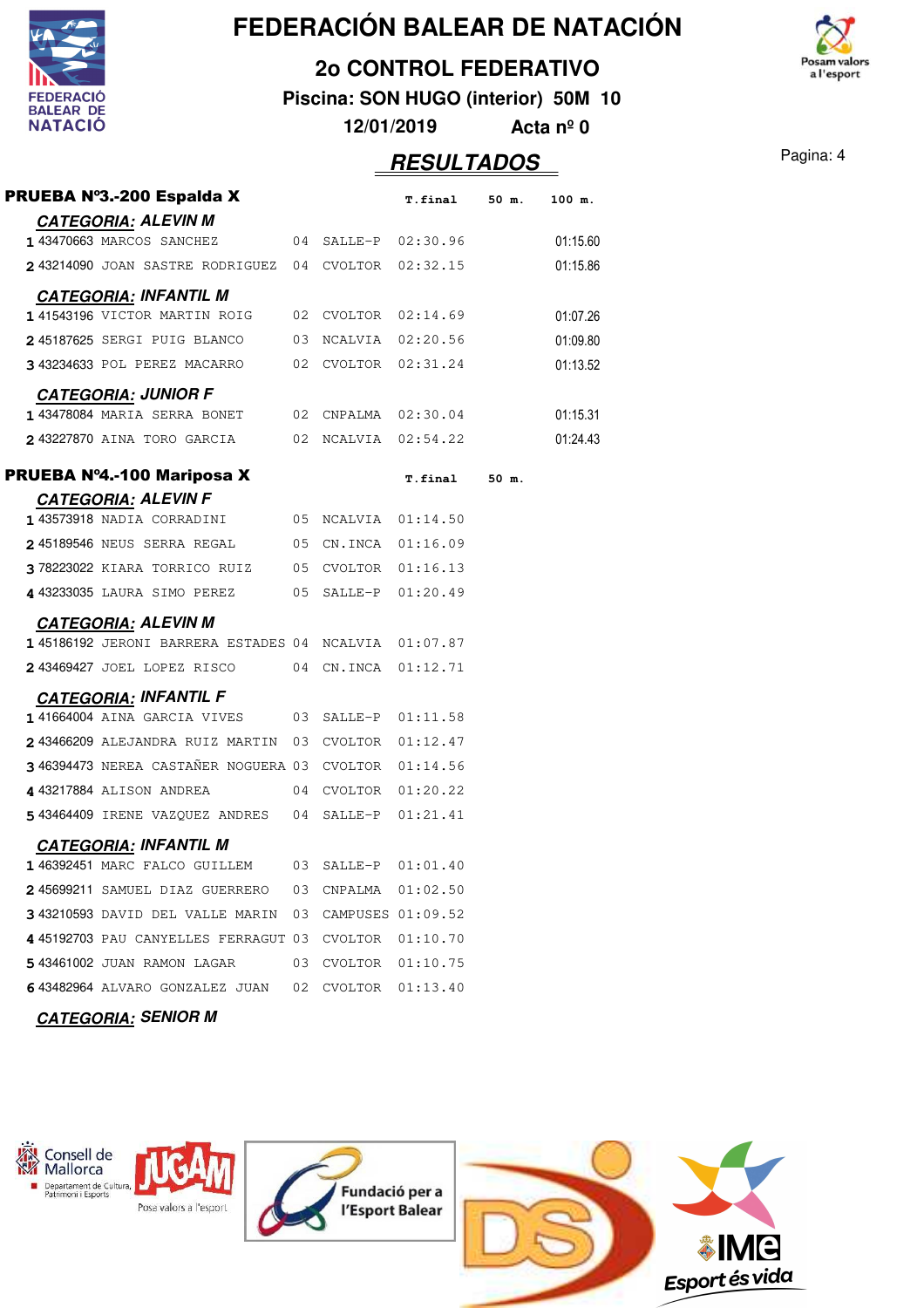

V

## **FEDERACIÓN BALEAR DE NATACIÓN**

#### **2o CONTROL FEDERATIVO**

**Piscina: SON HUGO (interior) 50M 10**

**12/01/2019 Acta nº 0**



|                                                                 |    |             | <b>RESULTADOS</b>   |       | Pagina: 5 |  |  |
|-----------------------------------------------------------------|----|-------------|---------------------|-------|-----------|--|--|
| PRUEBA Nº4.-100 Mariposa X                                      |    |             | T.final             | 50 m. |           |  |  |
| <b>CATEGORIA: SENIOR M</b>                                      |    |             |                     |       |           |  |  |
| 143182823 MARC SANCHEZ TORRENS                                  |    | 92 SABADEL  | 01:01.03            |       |           |  |  |
| <b>PRUEBA N°5.-200 Estilos X</b>                                |    |             | T.final             | 50 m. |           |  |  |
| <b>CATEGORIA: ALEVIN F</b>                                      |    |             |                     |       |           |  |  |
| 143470223 AINA BOIX HOMAR                                       |    | 05 CNPALMA  | 02:45.96            |       |           |  |  |
| 245614381 MARTA RUBIO BUJOSA                                    |    | 05 CNPALMA  | 02:48.24            |       |           |  |  |
| 346388666 MARTA RODRIGUEZ MIÑAN                                 |    |             | 05 NCALVIA 02:50.83 |       |           |  |  |
| 4 43475268 MARTA CHUN ROCA                                      |    |             | 05 CVOLTOR 02:51.00 |       |           |  |  |
| 545691467 MARTA BAÑOS VERA                                      |    | 05 CVOLTOR  | 02:53.82            |       |           |  |  |
| <b>CATEGORIA: ALEVIN M</b>                                      |    |             |                     |       |           |  |  |
| 1 43480329 MIQUEL TORRES GINER                                  |    |             | 04 SALLE-P 02:36.27 |       |           |  |  |
| 245614979 OSCAR DOMINGO                                         |    | 04 CNPALMA  | 02:41.98            |       |           |  |  |
| <b>CATEGORIA: INFANTIL F</b>                                    |    |             |                     |       |           |  |  |
| 141543010 CARME GOMEZ CAMPINS                                   |    |             | 03 CNPALMA 02:32.79 |       |           |  |  |
| 2 43465024 LUCIA MENENDEZ                                       |    |             | 04 SALLE-P 02:35.64 |       |           |  |  |
| 306922770 IVETA IVANOVA TODOROVA 04                             |    |             | CVOLTOR 02:40.50    |       |           |  |  |
| 445184053 AINA TOMAS HERNANDEZ                                  | 04 | CNPALMA     | 02:43.21            |       |           |  |  |
| 543233296 ANTONIA QUMEI SUREDA                                  |    |             | 04 CVOLTOR 02:52.42 |       |           |  |  |
| 643218056 ELISABET M <sup>a</sup> JAUME                         | 03 | MASTBAL     | 02:56.50            |       |           |  |  |
| 743480417 MARIA BURGUERA MOREY                                  |    | 03 ILLES    | 03:02.07            |       |           |  |  |
| 45695489 NURIA VIVES BONILLA                                    |    | 03 BOCCHORI | N.p.                |       |           |  |  |
| <b>CATEGORIA: INFANTIL M</b>                                    |    |             |                     |       |           |  |  |
| 143476153 MATEU VENY OLIVER                                     | 02 | CNPALMA     | 02:24.25            |       |           |  |  |
| 245608935 PEP FORTEZA FORTEZA                                   | 02 |             | CNPALMA 02:27.31    |       |           |  |  |
| 346391666 EDUARD CERDA CALVO                                    | 02 | CN.INCA     | 02:27.39            |       |           |  |  |
| 445185608 JOAN VICENS BUJOSA                                    |    | 03 CNPALMA  | 02:30.47            |       |           |  |  |
| <b>CATEGORIA: JUNIOR F</b>                                      |    |             |                     |       |           |  |  |
| 149607602 AINA SALA RODRIGUEZ                                   |    |             | 01 CNPALMA 02:33.06 |       |           |  |  |
| 245614378 MARIA RUBIO BUJOSA                                    | 02 |             | CNPALMA 02:33.99    |       |           |  |  |
| 341620776 CRISTINA COMAS ANDREO 01 CN.INCA 02:44.73             |    |             |                     |       |           |  |  |
| 43228977 CLAUDIA ALVAREZ                                        | 02 | CNPALMA     | Baja                |       |           |  |  |
| <b>CATEGORIA: JUNIOR M</b>                                      |    |             |                     |       |           |  |  |
| $\texttt{1}$ 43472637 PAU MARTORELL CARDONA 01 CNPALMA 02:28.93 |    |             |                     |       |           |  |  |
| <b>CATEGORIA: SENIOR F</b>                                      |    |             |                     |       |           |  |  |

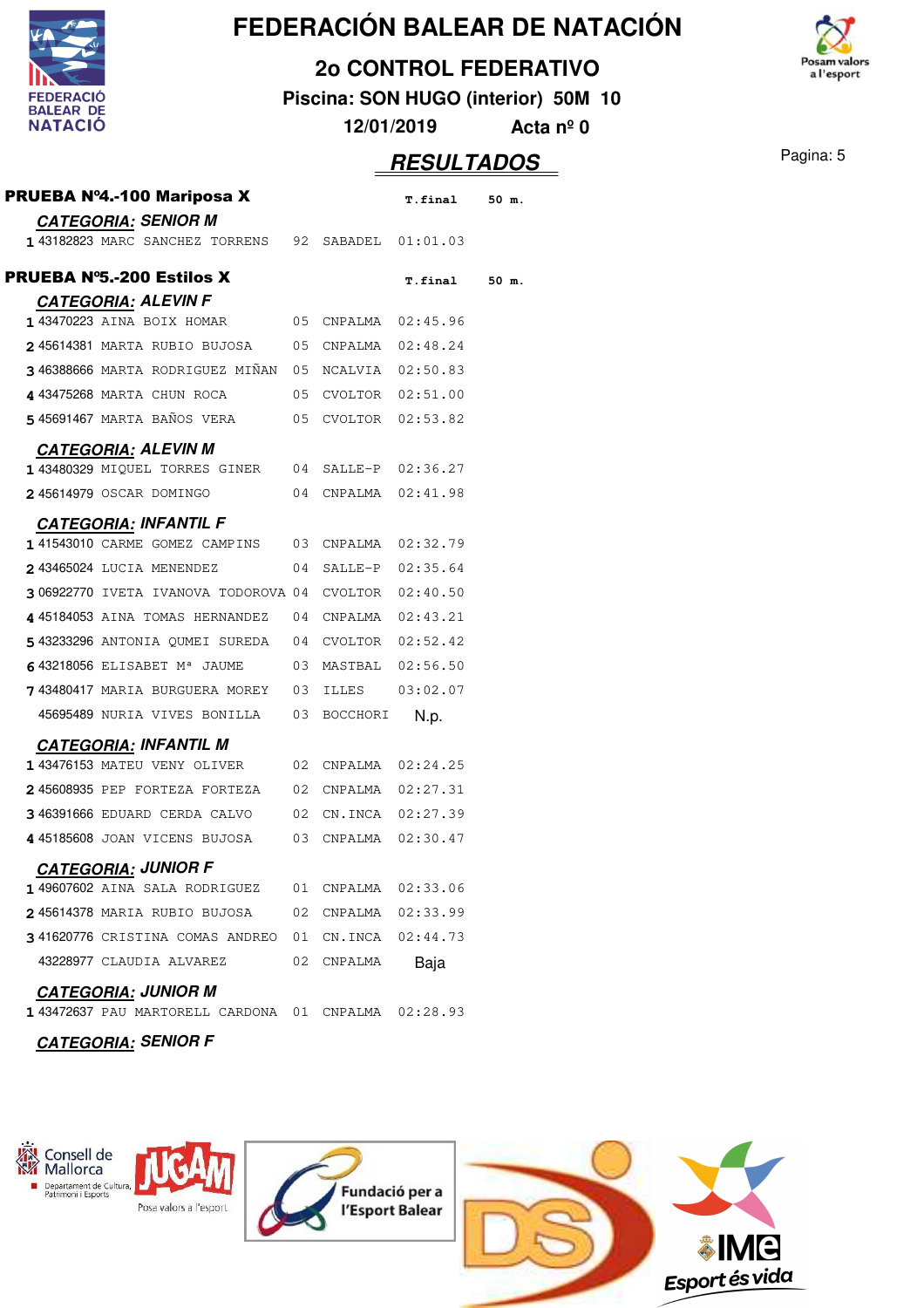

#### **2o CONTROL FEDERATIVO**

**Piscina: SON HUGO (interior) 50M 10**

osam valors a l'esport

**12/01/2019 Acta nº 0**

| <b>PRUEBA N°5.-200 Estilos X</b>                     |            | <b>T.final</b>      | 50 m. |          |          |          |                   |
|------------------------------------------------------|------------|---------------------|-------|----------|----------|----------|-------------------|
| <b>CATEGORIA: SENIOR F</b>                           |            |                     |       |          |          |          |                   |
| 178222374 M <sup>a</sup> PILAR PERELLO               |            | 00 CNPALMA 02:29.41 |       |          |          |          |                   |
| PRUEBA N°6.-50 Braza X                               |            | T.final             |       |          |          |          |                   |
| <b>CATEGORIA: ALEVIN F</b>                           |            |                     |       |          |          |          |                   |
| 145692981 ELBA RODRIGUEZ GARCIA 05 NCALVIA 00:40.34  |            |                     |       |          |          |          |                   |
| 245185811 MARTA MARIA SALES 05 CVOLTOR 00:47.59      |            |                     |       |          |          |          |                   |
| <b>CATEGORIA: ALEVIN M</b>                           |            |                     |       |          |          |          |                   |
| 143473472 ADAN ROMERO PONCE                          |            | 04 NCALVIA 00:39.72 |       |          |          |          |                   |
| 243231515 ALEJANDRO SOCIAS 04 NCALVIA 00:47.08       |            |                     |       |          |          |          |                   |
| 43211875 DENIS JOEL CHIRIBOGA                        | 04 MASTBAL | Desc                |       |          |          |          |                   |
| <b>CATEGORIA: INFANTIL F</b>                         |            |                     |       |          |          |          |                   |
| 143474348 PAULA JOVER GALLEGO 03 NCALVIA 00:38.35    |            |                     |       |          |          |          |                   |
| 243474334 PAULA NADAL CANET                          |            | 04 NCALVIA 00:46.30 |       |          |          |          |                   |
| <b>CATEGORIA: INFANTIL M</b>                         |            |                     |       |          |          |          |                   |
| 1 43477418 SERGI QUETGLAS                            |            | 03 SALLE-P 00:34.96 |       |          |          |          |                   |
| 243461002 JUAN RAMON LAGAR 03 CVOLTOR 00:35.46       |            |                     |       |          |          |          |                   |
| 343461003 ADRIAN RODRIGUEZ 03 CVOLTOR 00:39.21       |            |                     |       |          |          |          |                   |
| 441622475 MARTI ADROVER VICENS                       |            | 03 ES.ARTA 00:40.42 |       |          |          |          |                   |
| <b>CATEGORIA: JUNIOR M</b>                           |            |                     |       |          |          |          |                   |
| 1 43478107 SEBASTIA CRESPI                           |            | 01 CN.INCA 00:39.08 |       |          |          |          |                   |
| <b>CATEGORIA: SENIOR F</b>                           |            |                     |       |          |          |          |                   |
| 143213615 AINA HIERRO PUJOL                          |            | 98 CNPALMA 00:34.00 |       |          |          |          |                   |
| <u>CATEGORIA:</u> SENIOR M                           |            |                     |       |          |          |          |                   |
| 143183969 CARLOS GOMARIZ GAYA                        |            | 92 CVOLTOR 00:31.29 |       |          |          |          |                   |
| 245187227 PERE LLOBERA RAMIS                         |            | 94 CN.INCA 00:33.17 |       |          |          |          |                   |
| <b>PRUEBA Nº7.-1500 Libres X</b>                     |            | <b>T.final</b>      | 50 m. | 100 m.   | $200$ m. | 400 m.   | 800 m.            |
| <b>CATEGORIA: ALEVIN F</b>                           |            |                     |       |          |          |          |                   |
| 1 43232487 LUA RIEDMULLER ALONSO 05 NCALVIA 19:08.73 |            |                     |       | 01:12.01 | 02:27.93 |          | 04:59.62 10:05.62 |
| <b>CATEGORIA: ALEVIN M</b>                           |            |                     |       |          |          |          |                   |
| 107704218 DENIS MOLNAR                               |            | 04 CNPALMA 19:36.03 |       | 01:12.11 | 02:28.57 | 05:04.15 | 10:22.49          |
| <b>PRUEBA N°8.-200 Libres X</b>                      |            | <b>T.final</b>      | 50 m. | 100 m.   |          |          |                   |
| <b>CATEGORIA: ALEVIN F</b>                           |            |                     |       |          |          |          |                   |
| 1 49923805 MARTINA MANRESA                           |            | 05 SALLE-P 02:11.09 |       | 01:03.97 |          |          |                   |





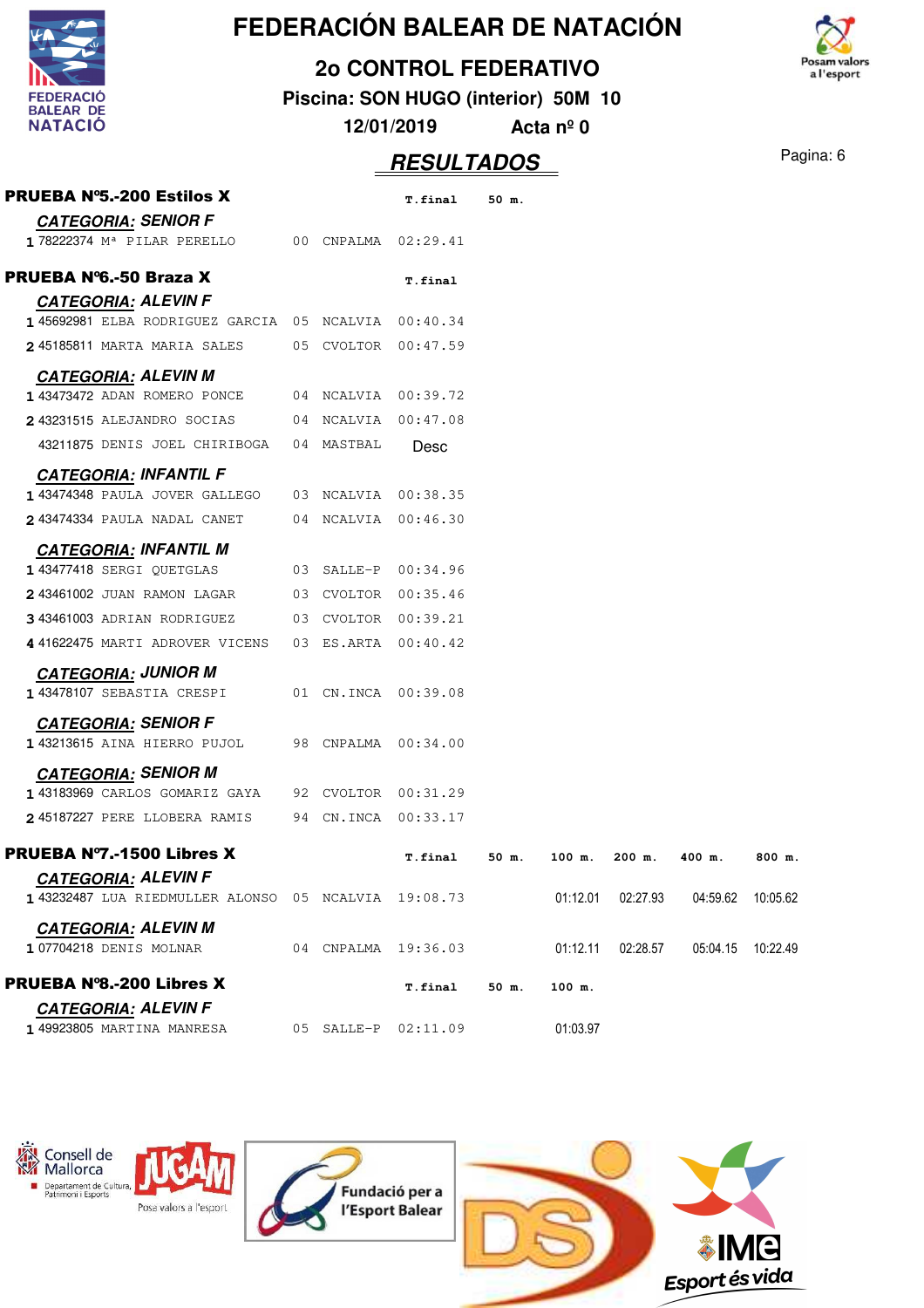

#### **2o CONTROL FEDERATIVO**

**Piscina: SON HUGO (interior) 50M 10**

**12/01/2019 Acta nº 0**

| PRUEBA N°8.-200 Libres X                             |      |                     | <b>T.final</b> | 50 m. | 100 m.   |
|------------------------------------------------------|------|---------------------|----------------|-------|----------|
| <b>CATEGORIA: ALEVIN F</b>                           |      |                     |                |       |          |
| 249770151 ESTELA GARAU MORENO 05                     |      | CNPALMA             | 02:16.91       |       | 01:04.93 |
| 343467318 GABRIELA VELASCO<br>05                     |      | CAMPUSES 02:21.14   |                |       | 01:09.05 |
| 446393032 CAROLINA HEREDIA<br>05                     |      | SALLE-P 02:28.16    |                |       | 01:11.86 |
| 545370176 PAULA FRAU BOSCH<br>05                     |      | NCALVIA 02:49.00    |                |       | 01:18.00 |
| <b>CATEGORIA: ALEVIN M</b>                           |      |                     |                |       |          |
| 143466374 NESTOR SIQUIER RIPOLL 04                   |      | CNPALMA             | 02:08.69       |       | 01:02.84 |
| 246391659 ESTEVE ADELL HORRACH                       | 04   | NCALVIA             | 02:19.81       |       | 01:07.72 |
| 343463950 ALEJANDRO ARIAS GOMILA 04                  |      | LLUCMA              | 02:27.66       |       | 01:08.71 |
| 443463781 NICOLAS PEREZ SERRANO                      | 04   | SALLE-P             | 02:37.67       |       | 01:17.90 |
| 578222156 PERE ANTONI GOST POU                       | - 04 | CNMURO              | 02:37.85       |       | 01:14.04 |
| 643473472 ADAN ROMERO PONCE                          | - 04 | NCALVIA             | 02:38.54       |       | 01:15.03 |
| 741620798 CRISTOFOL VIVES MOREY 04                   |      | CNMURO              | 02:40.95       |       | 01:17.27 |
| 845191890 GABRIEL REUS MEDIALDEA 04                  |      | LLUCMA              | 02:46.73       |       | 01:17.13 |
| <b>CATEGORIA: INFANTIL F</b>                         |      |                     |                |       |          |
| 1 43475420 LILIA ARROM LLIZO                         | 04   | CN.INCA 02:19.86    |                |       | 01:07.53 |
| 243460934 MARIA NEUS DELICADO                        | - 03 | CVOLTOR             | 02:27.17       |       | 01:10.49 |
| 346390475 MARIA BARCELO SERRA                        | 04   | LLUCMA              | 02:31.03       |       | 01:10.63 |
| 412344371 MARIOLA SVOLJSAK                           | 03   | NCALVIA             | 02:31.80       |       | 01:12.62 |
| 549925382 ALEXANDRA SANDIN POLO 04                   |      | SALLE-P             | 02:32.31       |       | 01:13.42 |
| 646388012 CATERINA THOMAS                            | 04   | CNPALMA             | 02:32.88       |       | 01:13.05 |
| 749773239 MARGALIDA RIBAS BERGAS 04                  |      | CNMURO              | 02:33.54       |       | 01:13.59 |
| 8 09137071 EMMA LYDIA NAPIER                         | 04   | LLUCMA              | 02:35.82       |       | 01:14.59 |
| 941587333 MAGDALENA MUELAS RIGO 04                   |      | FELANITX 02:39.46   |                |       | 01:15.49 |
| 10 43474334 PAULA NADAL CANET                        | 04   | NCALVIA 02:45.04    |                |       | 01:19.33 |
| 43224606 MARINA BAUZA SEGUI<br>03                    |      | <b>CVOLTOR</b>      | Baja           |       |          |
| <b>CATEGORIA: INFANTIL M</b>                         |      |                     |                |       |          |
| 141543196 VICTOR MARTIN ROIG                         |      | 02 CVOLTOR 02:02.42 |                |       | 00:59.81 |
| 243476153 MATEU VENY OLIVER 02 CNPALMA 02:03.60      |      |                     |                |       | 01:00.59 |
| 345187625 SERGI PUIG BLANCO 03 NCALVIA 02:05.93      |      |                     |                |       | 01:02.41 |
| 4 41573980 ALEJANDRO SEGRERA 02 FELANITX 02:21.13    |      |                     |                |       | 01:05.90 |
| 549605011 ANTONI CIFRE FERRAGUT 02 LLUCMA 02:25.59   |      |                     |                |       | 01:09.76 |
| 652030257 XAVIER RODRIGUEZ RAMON 03 CVOLTOR 02:42.20 |      |                     |                |       | 01:17.24 |
|                                                      |      |                     |                |       |          |





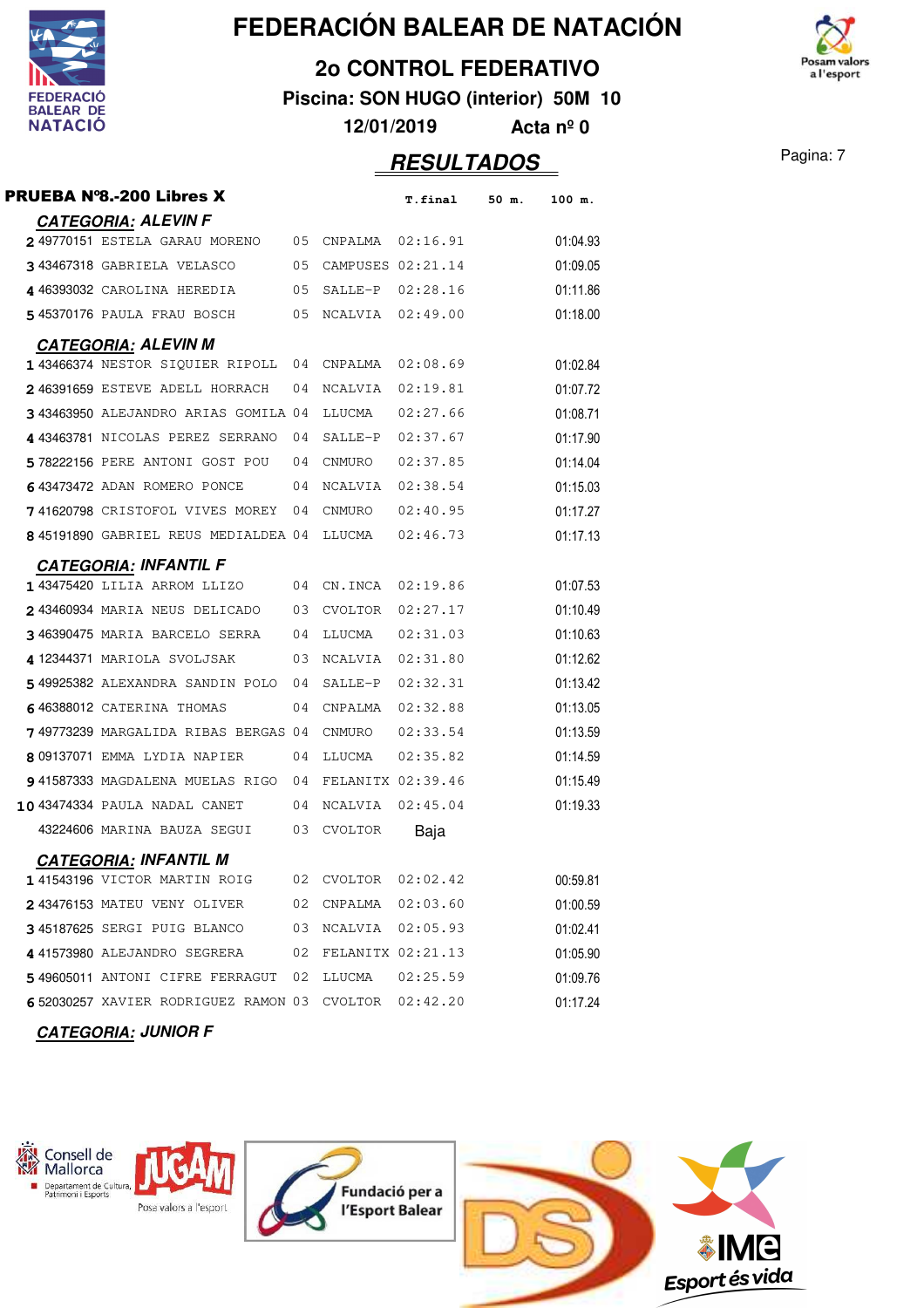

**2o CONTROL FEDERATIVO**

**Piscina: SON HUGO (interior) 50M 10**

**12/01/2019 Acta nº 0**

| PRUEBA N°8.-200 Libres X                             |                     | T.final 50 m.       |       | 100 m.   |          |
|------------------------------------------------------|---------------------|---------------------|-------|----------|----------|
| <b>CATEGORIA: JUNIOR F</b>                           |                     |                     |       |          |          |
| 149607602 AINA SALA RODRIGUEZ 01 CNPALMA 02:12.08    |                     |                     |       | 01:04.18 |          |
| 245614378 MARIA RUBIO BUJOSA 02 CNPALMA 02:12.69     |                     |                     |       | 01:04.15 |          |
| 343478084 MARIA SERRA BONET 02 CNPALMA 02:13.76      |                     |                     |       | 01:04.65 |          |
| 445187152 AITANA ROMAN ANDUJAR 02 CNPALMA 02:23.81   |                     |                     |       | 01:08.67 |          |
| 546393703 MARIA BONET CORTES 01 NCALVIA 02:25.35     |                     |                     |       | 01:09.33 |          |
| 643227870 AINA TORO GARCIA                           |                     | 02 NCALVIA 02:28.64 |       | 01:11.56 |          |
| 743477699 NEREA GONZALEZ ALARCON 02 CNPALMA 02:28.66 |                     |                     |       | 01:10.46 |          |
| 43465023 LAURA MENENDEZ 01 SALLE-P                   |                     | Baja                |       |          |          |
| PRUEBA Nº9.-50 Espalda X                             |                     | T.final             |       |          |          |
| <b>CATEGORIA: ALEVIN F</b>                           |                     |                     |       |          |          |
| 145691467 MARTA BAÑOS VERA                           | 05 CVOLTOR 00:36.86 |                     |       |          |          |
| <b>CATEGORIA: INFANTIL F</b>                         |                     |                     |       |          |          |
| 1 49866462 LUCIA GONZALEZ                            | 04 NCALVIA 00:34.93 |                     |       |          |          |
| <b>CATEGORIA: INFANTIL M</b>                         |                     |                     |       |          |          |
| 1 43198413 JOEL TRETT OLIVER 02 CNPALMA 00:31.12     |                     |                     |       |          |          |
| 06410547 ROBIN DAVID AILAN                           | 03 CNPALMA          | Baja                |       |          |          |
| <b>CATEGORIA: JUNIOR F</b>                           |                     |                     |       |          |          |
| 143462244 ROSANA RIERA PEIDRO 02 SALLE-P 00:34.18    |                     |                     |       |          |          |
| 2 43223467 EMMA SANTOS KOFOD 02 NCALVIA 00:35.01     |                     |                     |       |          |          |
| 343223264 NATALIA DURAHO LOZANO 01 CVOLTOR 00:35.33  |                     |                     |       |          |          |
| 441619054 BARBARA MORAGUES                           | 02 CNMURO 00:35.91  |                     |       |          |          |
| 441586534 LAURA PONS SANTAMARIA 01 CNMURO 00:35.91   |                     |                     |       |          |          |
| 43465671 MALEN TOMAS MELERO                          | 01 SALLE-P          | Baja                |       |          |          |
| <b>CATEGORIA: JUNIOR M</b>                           |                     |                     |       |          |          |
| 143483013 ARNAU PALMER MORA 01 CNPALMA 00:29.91      |                     |                     |       |          |          |
| <b>PRUEBA N°13.-400 Libres X</b>                     |                     | T.final             | 50 m. | 100 m.   | 200 m.   |
| <b>CATEGORIA: ALEVIN F</b>                           |                     |                     |       |          |          |
| 145692981 ELBA RODRIGUEZ GARCIA 05 NCALVIA 05:09.34  |                     |                     |       | 01:11.68 | 02:30.73 |
| 278223022 KIARA TORRICO RUIZ 05 CVOLTOR 05:14.63     |                     |                     |       | 01:13.56 | 02:34.16 |
| 3 43223463 CANDELA SOLIS MOLINA 05 ILLES 05:59.68    |                     |                     |       | 01:20.18 | 02:51.90 |
| <b>CATEGORIA: ALEVIN M</b>                           |                     |                     |       |          |          |
| 145611418 GUILLEM ESTARELLAS DE 04 CAMPUSES 04:34.37 |                     |                     |       | 01:04.29 | 02:13.95 |







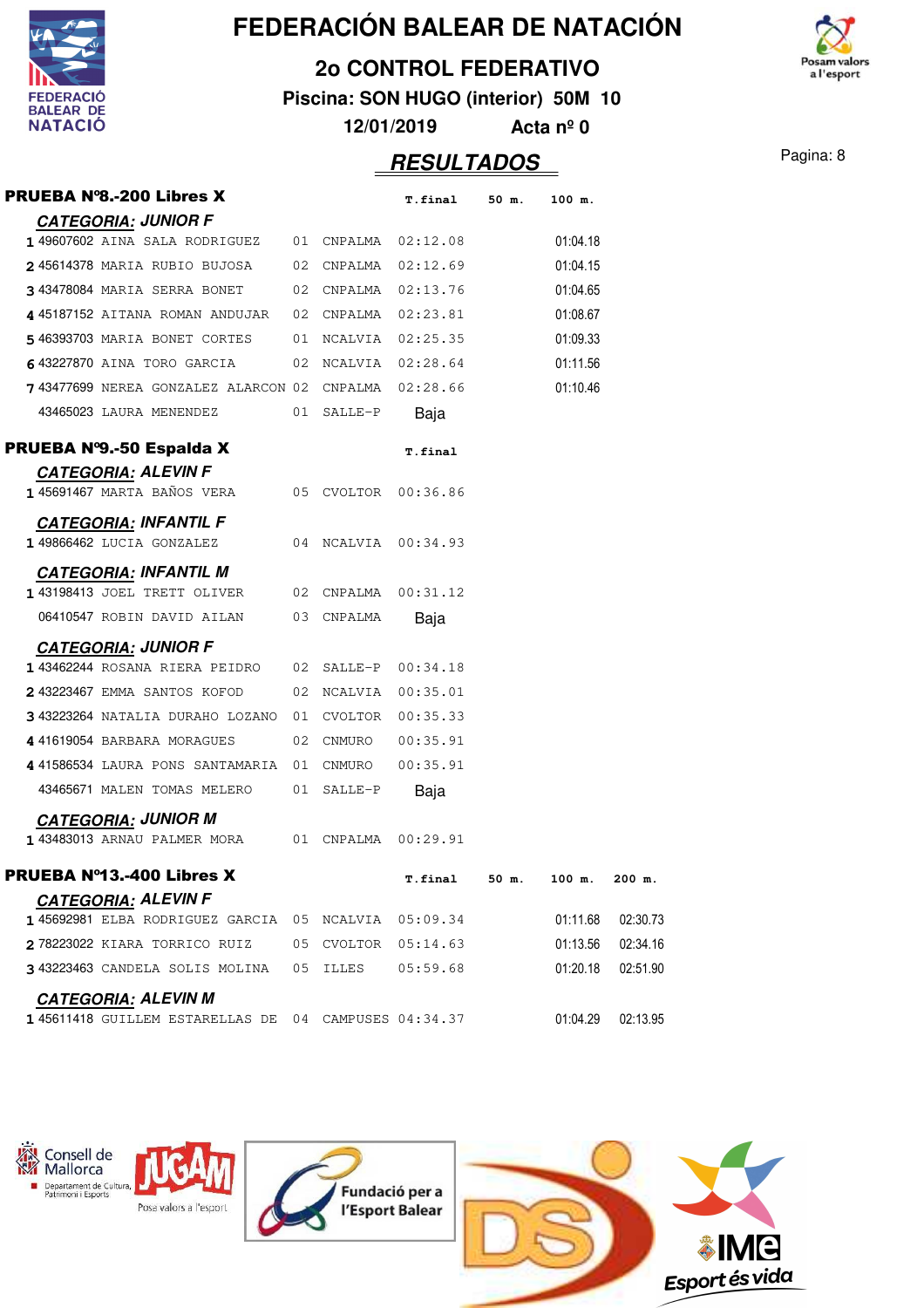

### **2o CONTROL FEDERATIVO**

**Piscina: SON HUGO (interior) 50M 10**

**12/01/2019 Acta nº 0**

| <b>PRUEBA N°13.-400 Libres X</b>                       |                 |                      | T.final 50 m.    | 100 m.   | 200 m.   |
|--------------------------------------------------------|-----------------|----------------------|------------------|----------|----------|
| <b>CATEGORIA: ALEVIN M</b>                             |                 |                      |                  |          |          |
| 243214090 JOAN SASTRE RODRIGUEZ 04 CVOLTOR 04:36.40    |                 |                      |                  | 01:04.71 | 02:14.58 |
| 345186192 JERONI BARRERA ESTADES 04 NCALVIA 04:36.43   |                 |                      |                  | 01:03.84 | 02:14.16 |
| 441513796 MANUEL MAGALHAES                             |                 | 04 CNPALMA 04:54.76  |                  | 01:08.75 | 02:24.17 |
| 543469427 JOEL LOPEZ RISCO 04 CN.INCA 05:00.54         |                 |                      |                  | 01:08.55 | 02:26.91 |
| 643224511 GONZALO TORRES PUERTAS 04 SALLE-P 05:14.75   |                 |                      |                  | 01:14.68 | 02:35.59 |
| <b>CATEGORIA: INFANTIL F</b>                           |                 |                      |                  |          |          |
| 1 43228048 LUCIA CARLA ELICABE 03 CNPALMA 04:41.76     |                 |                      |                  | 01:08.81 | 02:20.15 |
| 243466614 MARTA MARIA GUASP 04 CVOLTOR 05:06.03        |                 |                      |                  | 01:13.09 | 02:31.07 |
| 3 43460934 MARIA NEUS DELICADO 03 CVOLTOR 05:12.59     |                 |                      |                  | 01:14.96 | 02:34.52 |
| 443466209 ALEJANDRA RUIZ MARTIN 03 CVOLTOR 05:20.23    |                 |                      |                  | 01:15.87 | 02:37.54 |
| 5 43480417 MARIA BURGUERA MOREY                        | 03              |                      |                  | 01:18.46 | 02:47.12 |
| <b>CATEGORIA: INFANTIL M</b>                           |                 |                      |                  |          |          |
| 1 46392451 MARC FALCO GUILLEM                          |                 | 03 SALLE-P 04:20.77  |                  | 01:03.32 | 02:11.28 |
| 245699211 SAMUEL DIAZ GUERRERO                         |                 | 03 CNPALMA 04:23.37  |                  | 01:03.99 | 02:10.32 |
| 346390428 ALEX FERNANDEZ GOMEZ                         |                 | 03 CN.INCA 04:52.04  |                  | 01:07.16 | 02:22.61 |
| 441658679 DAVID GAVILLA                                |                 | 03 ES.ARTA 05:01.93  |                  | 01:10.65 | 02:27.87 |
| 503764732 IVAN TEVZADZE                                |                 | 03 FELANITX 05:02.33 |                  | 01:09.15 | 02:25.28 |
| <b>CATEGORIA: JUNIOR F</b>                             |                 |                      |                  |          |          |
| 141587075 ATALIA PRAT PEREZ 02 ES.ARTA 05:03.82        |                 |                      |                  | 01:11.89 | 02:28.91 |
| <b>CATEGORIA: JUNIOR M</b>                             |                 |                      |                  |          |          |
| 1 41618413 JOAN EVANGELISTI                            |                 | 01 LLUCMA 04:54.95   |                  | 01:08.37 | 02:23.67 |
| <b>CATEGORIA: SENIOR M</b>                             |                 |                      |                  |          |          |
| 178220544 RAFAEL CEREZO IGNACIO 97 CNPALMA 04:44.76    |                 |                      |                  | 01:06.92 | 02:19.77 |
| PRUEBA Nº14.-100 Braza X                               |                 |                      | T.final 50 m.    |          |          |
| <b>CATEGORIA: ALEVIN F</b>                             |                 |                      |                  |          |          |
| 1 43235046 PAULA GAYA BISQUERRA  05 CN. INCA  01:19.96 |                 |                      |                  |          |          |
| 245696080 CLAUDIA AMENGUAL                             |                 | 05 CN.INCA 01:31.65  |                  |          |          |
| <b>CATEGORIA: ALEVIN M</b>                             |                 |                      |                  |          |          |
| 1 43471141 BARTOMEU VERDERA                            | $\overline{04}$ | CAMPUSES 01:18.00    |                  |          |          |
| 245614675 ALVARO MIRO JURADO                           | 04              |                      | CVOLTOR 01:20.06 |          |          |
| 343467093 ARNAU-KAREL DEPREZ                           | 04              | ILLES                | 01:35.06         |          |          |
| <b>CATEGORIA: INFANTIL F</b>                           |                 |                      |                  |          |          |



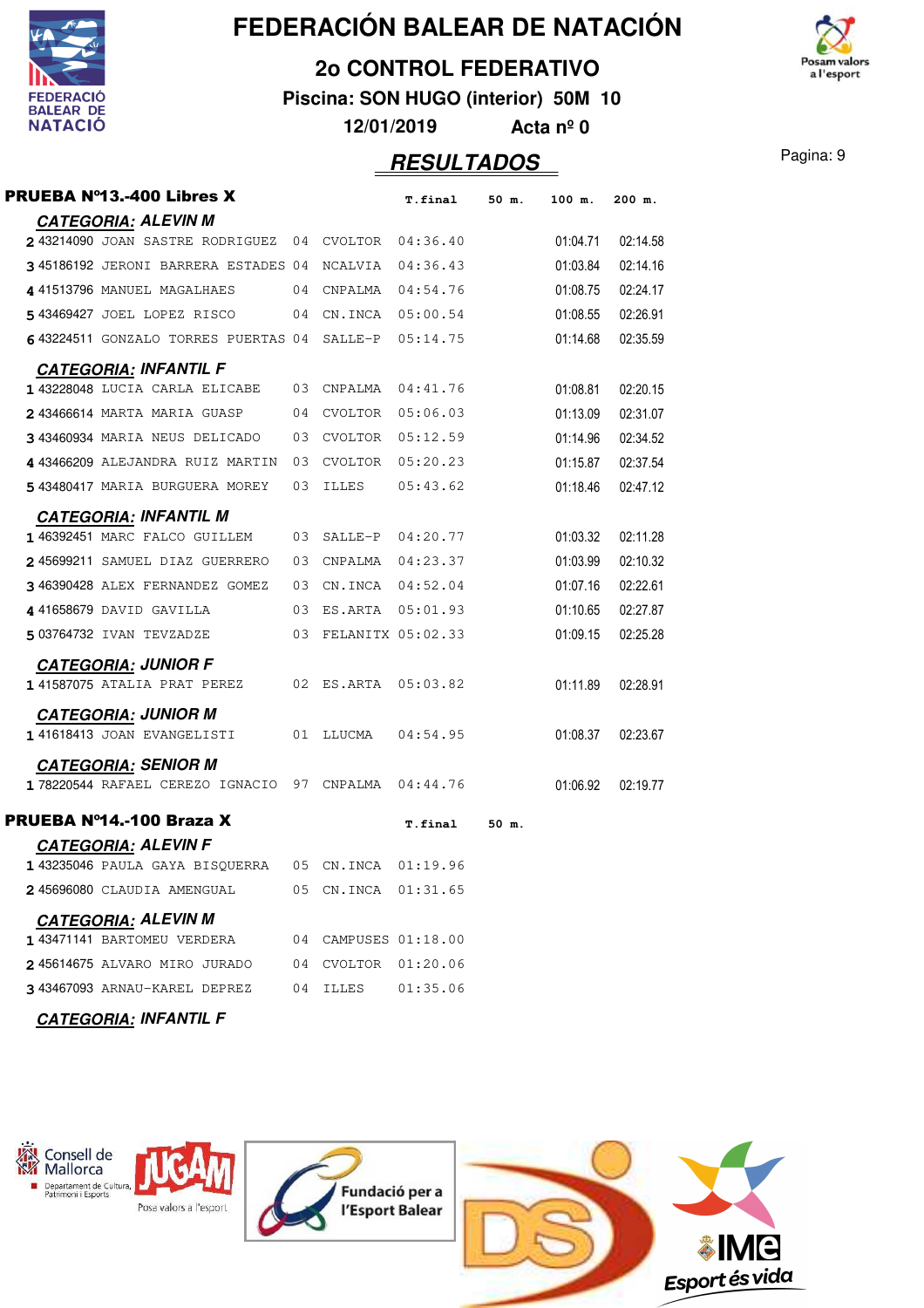

#### **2o CONTROL FEDERATIVO**

**Piscina: SON HUGO (interior) 50M 10**

osam valors a l'esport

**12/01/2019 Acta nº 0**

|                                 |                                                                                                                                                                                                                                                                                                                                  | 50 m.                                                                                                                                                                                                                                                                                                                                                                                                                                                                                                                                                                                                                                                                                                                                                                                                                                     |
|---------------------------------|----------------------------------------------------------------------------------------------------------------------------------------------------------------------------------------------------------------------------------------------------------------------------------------------------------------------------------|-------------------------------------------------------------------------------------------------------------------------------------------------------------------------------------------------------------------------------------------------------------------------------------------------------------------------------------------------------------------------------------------------------------------------------------------------------------------------------------------------------------------------------------------------------------------------------------------------------------------------------------------------------------------------------------------------------------------------------------------------------------------------------------------------------------------------------------------|
|                                 |                                                                                                                                                                                                                                                                                                                                  |                                                                                                                                                                                                                                                                                                                                                                                                                                                                                                                                                                                                                                                                                                                                                                                                                                           |
|                                 |                                                                                                                                                                                                                                                                                                                                  |                                                                                                                                                                                                                                                                                                                                                                                                                                                                                                                                                                                                                                                                                                                                                                                                                                           |
|                                 |                                                                                                                                                                                                                                                                                                                                  |                                                                                                                                                                                                                                                                                                                                                                                                                                                                                                                                                                                                                                                                                                                                                                                                                                           |
|                                 |                                                                                                                                                                                                                                                                                                                                  |                                                                                                                                                                                                                                                                                                                                                                                                                                                                                                                                                                                                                                                                                                                                                                                                                                           |
|                                 |                                                                                                                                                                                                                                                                                                                                  |                                                                                                                                                                                                                                                                                                                                                                                                                                                                                                                                                                                                                                                                                                                                                                                                                                           |
|                                 |                                                                                                                                                                                                                                                                                                                                  |                                                                                                                                                                                                                                                                                                                                                                                                                                                                                                                                                                                                                                                                                                                                                                                                                                           |
|                                 |                                                                                                                                                                                                                                                                                                                                  |                                                                                                                                                                                                                                                                                                                                                                                                                                                                                                                                                                                                                                                                                                                                                                                                                                           |
|                                 |                                                                                                                                                                                                                                                                                                                                  |                                                                                                                                                                                                                                                                                                                                                                                                                                                                                                                                                                                                                                                                                                                                                                                                                                           |
| CNPALMA                         | Baja                                                                                                                                                                                                                                                                                                                             |                                                                                                                                                                                                                                                                                                                                                                                                                                                                                                                                                                                                                                                                                                                                                                                                                                           |
|                                 |                                                                                                                                                                                                                                                                                                                                  |                                                                                                                                                                                                                                                                                                                                                                                                                                                                                                                                                                                                                                                                                                                                                                                                                                           |
|                                 |                                                                                                                                                                                                                                                                                                                                  |                                                                                                                                                                                                                                                                                                                                                                                                                                                                                                                                                                                                                                                                                                                                                                                                                                           |
|                                 |                                                                                                                                                                                                                                                                                                                                  |                                                                                                                                                                                                                                                                                                                                                                                                                                                                                                                                                                                                                                                                                                                                                                                                                                           |
|                                 |                                                                                                                                                                                                                                                                                                                                  |                                                                                                                                                                                                                                                                                                                                                                                                                                                                                                                                                                                                                                                                                                                                                                                                                                           |
|                                 |                                                                                                                                                                                                                                                                                                                                  |                                                                                                                                                                                                                                                                                                                                                                                                                                                                                                                                                                                                                                                                                                                                                                                                                                           |
|                                 |                                                                                                                                                                                                                                                                                                                                  |                                                                                                                                                                                                                                                                                                                                                                                                                                                                                                                                                                                                                                                                                                                                                                                                                                           |
|                                 |                                                                                                                                                                                                                                                                                                                                  |                                                                                                                                                                                                                                                                                                                                                                                                                                                                                                                                                                                                                                                                                                                                                                                                                                           |
|                                 |                                                                                                                                                                                                                                                                                                                                  |                                                                                                                                                                                                                                                                                                                                                                                                                                                                                                                                                                                                                                                                                                                                                                                                                                           |
|                                 |                                                                                                                                                                                                                                                                                                                                  |                                                                                                                                                                                                                                                                                                                                                                                                                                                                                                                                                                                                                                                                                                                                                                                                                                           |
|                                 |                                                                                                                                                                                                                                                                                                                                  |                                                                                                                                                                                                                                                                                                                                                                                                                                                                                                                                                                                                                                                                                                                                                                                                                                           |
|                                 |                                                                                                                                                                                                                                                                                                                                  |                                                                                                                                                                                                                                                                                                                                                                                                                                                                                                                                                                                                                                                                                                                                                                                                                                           |
|                                 |                                                                                                                                                                                                                                                                                                                                  |                                                                                                                                                                                                                                                                                                                                                                                                                                                                                                                                                                                                                                                                                                                                                                                                                                           |
|                                 |                                                                                                                                                                                                                                                                                                                                  |                                                                                                                                                                                                                                                                                                                                                                                                                                                                                                                                                                                                                                                                                                                                                                                                                                           |
|                                 |                                                                                                                                                                                                                                                                                                                                  |                                                                                                                                                                                                                                                                                                                                                                                                                                                                                                                                                                                                                                                                                                                                                                                                                                           |
|                                 |                                                                                                                                                                                                                                                                                                                                  |                                                                                                                                                                                                                                                                                                                                                                                                                                                                                                                                                                                                                                                                                                                                                                                                                                           |
|                                 |                                                                                                                                                                                                                                                                                                                                  |                                                                                                                                                                                                                                                                                                                                                                                                                                                                                                                                                                                                                                                                                                                                                                                                                                           |
|                                 | 00:31.32                                                                                                                                                                                                                                                                                                                         |                                                                                                                                                                                                                                                                                                                                                                                                                                                                                                                                                                                                                                                                                                                                                                                                                                           |
|                                 |                                                                                                                                                                                                                                                                                                                                  |                                                                                                                                                                                                                                                                                                                                                                                                                                                                                                                                                                                                                                                                                                                                                                                                                                           |
|                                 |                                                                                                                                                                                                                                                                                                                                  |                                                                                                                                                                                                                                                                                                                                                                                                                                                                                                                                                                                                                                                                                                                                                                                                                                           |
|                                 |                                                                                                                                                                                                                                                                                                                                  |                                                                                                                                                                                                                                                                                                                                                                                                                                                                                                                                                                                                                                                                                                                                                                                                                                           |
|                                 |                                                                                                                                                                                                                                                                                                                                  |                                                                                                                                                                                                                                                                                                                                                                                                                                                                                                                                                                                                                                                                                                                                                                                                                                           |
|                                 |                                                                                                                                                                                                                                                                                                                                  |                                                                                                                                                                                                                                                                                                                                                                                                                                                                                                                                                                                                                                                                                                                                                                                                                                           |
|                                 |                                                                                                                                                                                                                                                                                                                                  |                                                                                                                                                                                                                                                                                                                                                                                                                                                                                                                                                                                                                                                                                                                                                                                                                                           |
| 243223998 JARA PUERTAS PUYOL 03 | 306922770 IVETA IVANOVA TODOROVA 04<br>545184053 AINA TOMAS HERNANDEZ 04<br>643464409 IRENE VAZQUEZ ANDRES 04<br>$743218056$ ELISABET M <sup>a</sup> JAUME 03<br>846390210 ELENA BUENO SERRANO 04<br>43478016 MARIA RULLAN MARTINEZ 03<br>241543011 FRANCETTE GOMEZ 05<br>143463950 ALEJANDRO ARIAS GOMILA 04 LLUCMA<br>03<br>02 | <b>T.final</b><br>141543010 CARME GOMEZ CAMPINS 03 CNPALMA 01:19.81<br>SALLE-P 01:21.85<br>CVOLTOR 01:22.62<br>445691103 PAULA COLOMAR CARRASCO 04 CAMPUSES 01:25.61<br>CNPALMA  01:26.31<br>SALLE-P 01:29.66<br>MASTBAL 01:33.48<br>MASTBAL 01:39.86<br>143475536 GUILLEM SALVA GUAL 03 CVOLTOR 01:16.90<br>2 43218055 RAFEL JOSEP JAUME 03 CNPALMA 01:19.42<br>3 43234633 POL PEREZ MACARRO 02 CVOLTOR 01:22.78<br>141620776 CRISTINA COMAS ANDREO 01 CN.INCA 01:29.47<br>146392450 GERARD FALCO GUILLEM 01 SALLE-P 01:14.56<br>2 43478107 SEBASTIA CRESPI 01 CN.INCA 01:29.10<br>T.final<br>05 NCALVIA 00:31.55<br>CNPALMA  00:31.78<br>345614381 MARTA RUBIO BUJOSA 05 CNPALMA 00:33.56<br>446388666 MARTA RODRIGUEZ MINAN 05 NCALVIA 00:35.22<br>NCALVIA 00:35.04<br>03 CNPALMA 00:28.38<br>CNPALMA  00:28.43<br>02 SALLE-P 00:28.87 |

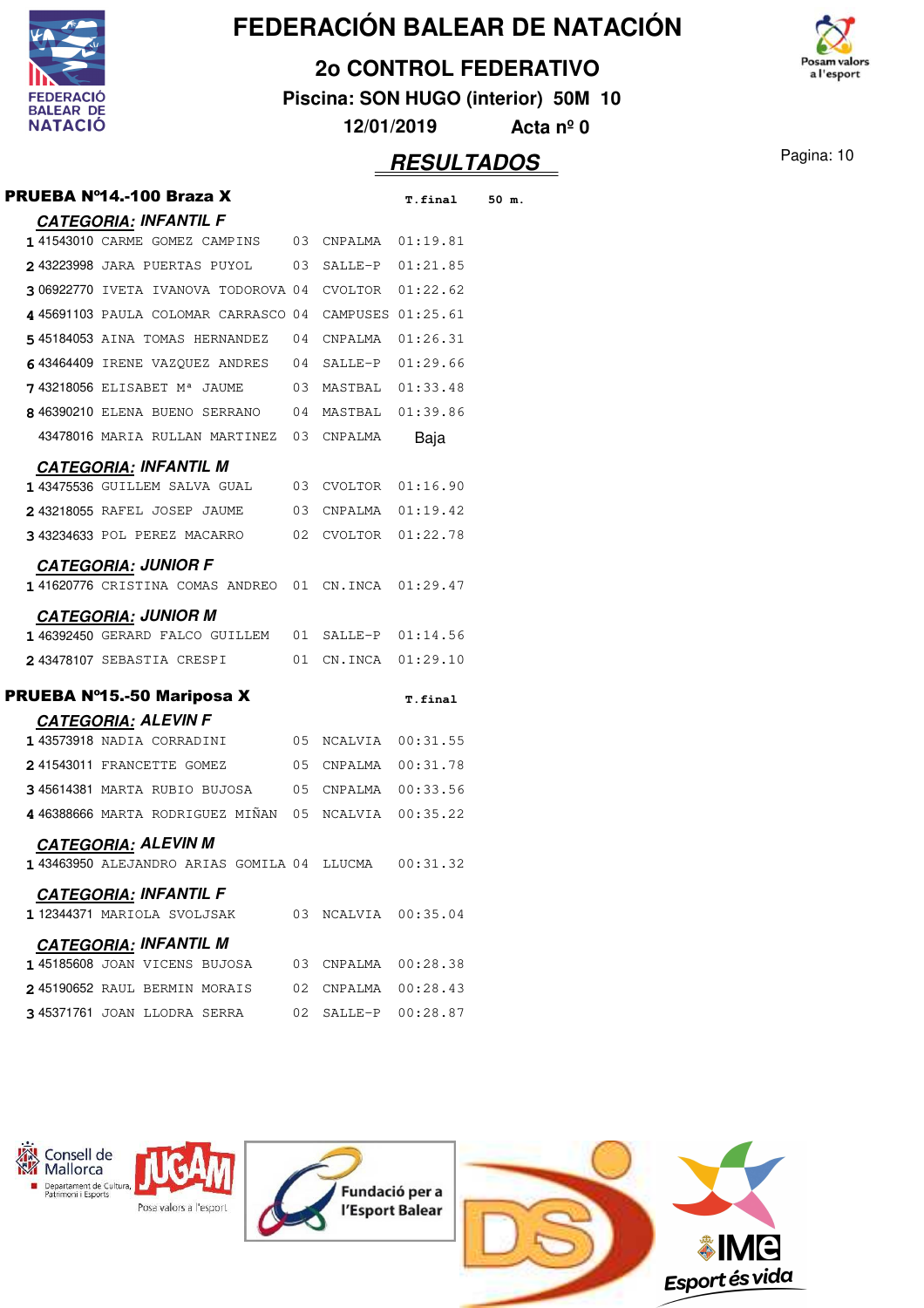| <b>FEDERACIÓ</b><br><b>BALEAR DE</b><br><b>NATACIÓ</b> |
|--------------------------------------------------------|

#### **2o CONTROL FEDERATIVO**

**Piscina: SON HUGO (interior) 50M 10**

osam valors a l'esport

**12/01/2019 Acta nº 0**

| <b>PRUEBA Nº15.-50 Mariposa X</b>                    |    |                      | <b>T.final</b> |       |          |          |          |
|------------------------------------------------------|----|----------------------|----------------|-------|----------|----------|----------|
| <b>CATEGORIA: INFANTIL M</b>                         |    |                      |                |       |          |          |          |
| 4 43205973 SALVADOR REYNES                           |    | 02 CNPALMA           | 00:29.68       |       |          |          |          |
| 543218055 RAFEL JOSEP JAUME 03 CNPALMA 00:30.83      |    |                      |                |       |          |          |          |
| 649605011 ANTONI CIFRE FERRAGUT 02 LLUCMA            |    |                      | 00:32.43       |       |          |          |          |
| <b>CATEGORIA: JUNIOR F</b>                           |    |                      |                |       |          |          |          |
| 146393703 MARIA BONET CORTES                         |    | 01 NCALVIA 00:31.15  |                |       |          |          |          |
| 245187152 AITANA ROMAN ANDUJAR                       |    | 02 CNPALMA           | 00:31.64       |       |          |          |          |
| 341587075 ATALIA PRAT PEREZ                          |    | 02 ES.ARTA 00:32.31  |                |       |          |          |          |
| 445188148 SOFIA ROMERO AVILES                        |    | 02 CNPALMA 00:33.71  |                |       |          |          |          |
| 5 43470581 NEUS REY GARCIA                           |    | 02 NCALVIA           | 00:34.15       |       |          |          |          |
| 43465671 MALEN TOMAS MELERO                          |    | 01 SALLE-P           | Baja           |       |          |          |          |
| <b>CATEGORIA: SENIOR F</b>                           |    |                      |                |       |          |          |          |
| 1 43205846 MARTA TORRENS CALVO                       |    | 98 CNPALMA           | 00:31.08       |       |          |          |          |
| <b>CATEGORIA: SENIOR M</b>                           |    |                      |                |       |          |          |          |
| 1 43183969 CARLOS GOMARIZ GAYA                       |    | 92 CVOLTOR 00:27.59  |                |       |          |          |          |
| 243186151 MIGUEL CLADERA MUNAR                       |    | 92 CN.INCA           | 00:33.31       |       |          |          |          |
| <b>PRUEBA Nº16.-800 Libres X</b>                     |    |                      | <b>T.final</b> | 50 m. | 100 m.   | $200$ m. | 400 m.   |
| <b>CATEGORIA: INFANTIL M</b>                         |    |                      |                |       |          |          |          |
| 1 43473758 ROBERTO GALLEGO                           |    | 02 SALLE-P 08:55.24  |                |       | 01:04.03 | 02:11.68 | 04:27.58 |
| <b>CATEGORIA: SENIOR F</b>                           |    |                      |                |       |          |          |          |
| 102725178 MICHELLE FLIPO                             |    | 88 CNPALMA 10:38.61  |                |       | 01:16.04 | 02:26.34 | 05:19.07 |
| PRUEBA Nº17.-100 Espalda X                           |    |                      | T.final        | 50 m. |          |          |          |
| <b>CATEGORIA: ALEVIN F</b>                           |    |                      |                |       |          |          |          |
| 1 43467318 GABRIELA VELASCO                          |    | 05 CAMPUSES 01:09.68 |                |       |          |          |          |
| 241543011 FRANCETTE GOMEZ                            |    | 05 CNPALMA 01:16.34  |                |       |          |          |          |
| 343233035 LAURA SIMO PEREZ                           |    | 05 SALLE-P 01:20.71  |                |       |          |          |          |
| 446393032 CAROLINA HEREDIA                           | 05 | SALLE-P              | 01:21.25       |       |          |          |          |
| 545185811 MARTA MARIA SALES 05 CVOLTOR 01:28.99      |    |                      |                |       |          |          |          |
| <b>CATEGORIA: ALEVIN M</b>                           |    |                      |                |       |          |          |          |
| 1 43463781 NICOLAS PEREZ SERRANO 04 SALLE-P 01:17.78 |    |                      |                |       |          |          |          |
| 241618327 JESUS SANSALONI FLORES 04 ES.ARTA 01:19.06 |    |                      |                |       |          |          |          |
| <b>CATEGORIA: INFANTIL F</b>                         |    |                      |                |       |          |          |          |
| 1 43465024 LUCIA MENENDEZ                            |    | 04 SALLE-P 01:12.96  |                |       |          |          |          |

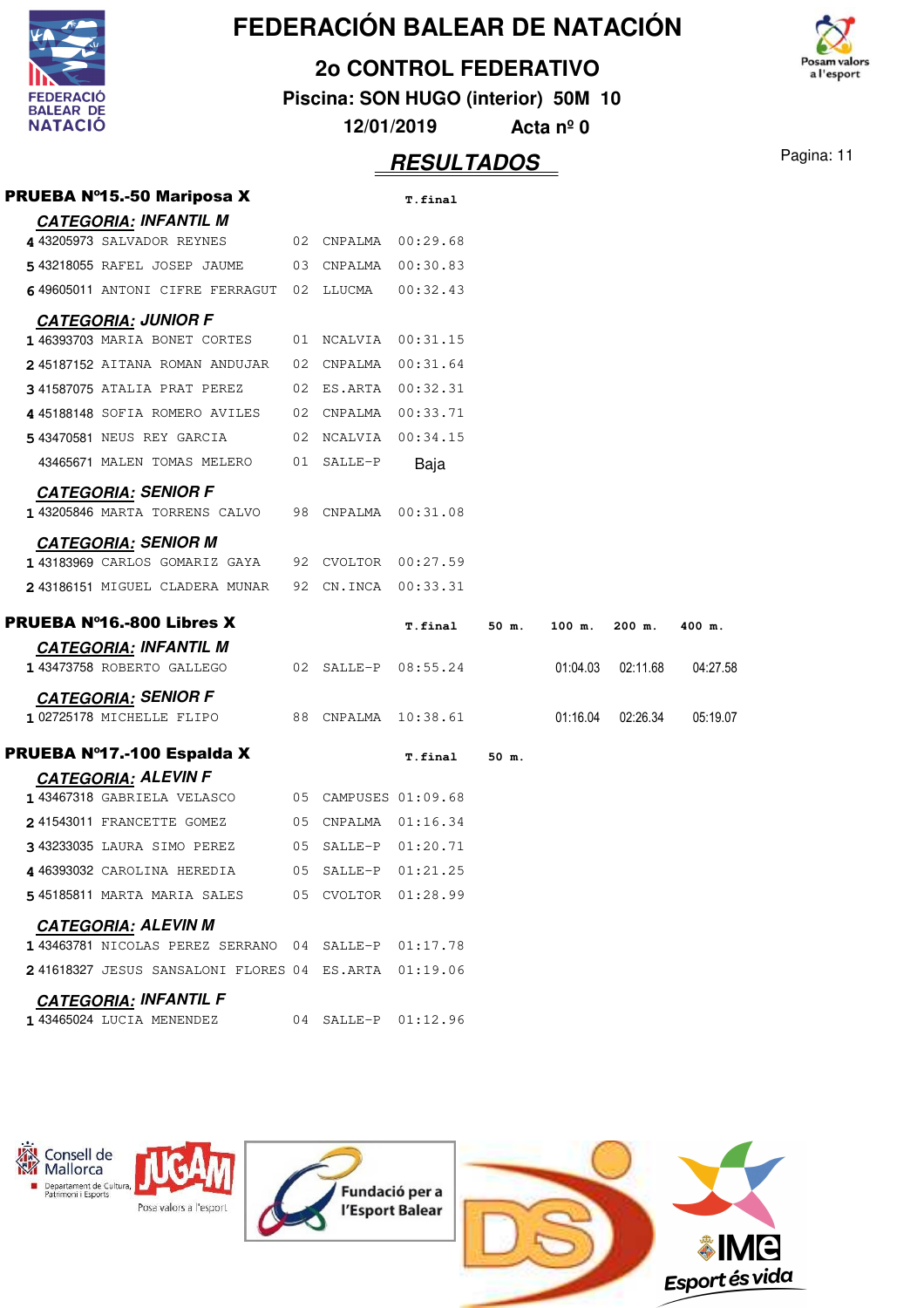

#### **2o CONTROL FEDERATIVO**

**Piscina: SON HUGO (interior) 50M 10**

**12/01/2019 Acta nº 0**

### Pagina: 12 **RESULTADOS**

osam valors a l'esport

|                                                          |    |                     |                      | <u>. , , , , , ,</u> |  |
|----------------------------------------------------------|----|---------------------|----------------------|----------------------|--|
| <b>PRUEBA Nº17.-100 Espalda X</b>                        |    |                     | T.final 50 m.        |                      |  |
| <b>CATEGORIA: INFANTIL F</b>                             |    |                     |                      |                      |  |
| 249484156 PAULA MORRO COLOM 03 CVOLTOR 01:22.66          |    |                     |                      |                      |  |
| 343213212 AZUL DAINO VEGA 04 FELANITX 01:24.67           |    |                     |                      |                      |  |
| <b>CATEGORIA: INFANTIL M</b>                             |    |                     |                      |                      |  |
| 145608935 PEP FORTEZA FORTEZA 02 CNPALMA 01:07.64        |    |                     |                      |                      |  |
| 243210593 DAVID DEL VALLE MARIN 03 CAMPUSES 01:08.56     |    |                     |                      |                      |  |
| 343198413 JOEL TRETT OLIVER                              |    | 02 CNPALMA 01:10.36 |                      |                      |  |
| 4 46391666 EDUARD CERDA CALVO 02 CN.INCA 01:11.62        |    |                     |                      |                      |  |
| 543461489 TONI FRAU SIQUIER 02 CVOLTOR 01:11.96          |    |                     |                      |                      |  |
| 603764732 IVAN TEVZADZE $03$ FELANITX $01:16.90$         |    |                     |                      |                      |  |
| <b>CATEGORIA: JUNIOR F</b>                               |    |                     |                      |                      |  |
| 143217990 MARIA ESTARAS QUESADA 02 SALLE-P 01:10.39      |    |                     |                      |                      |  |
| <b>PRUEBA Nº18.-200 Mariposa X</b>                       |    |                     | T.final 50 m. 100 m. |                      |  |
| <b>CATEGORIA: ALEVIN F</b>                               |    |                     |                      |                      |  |
| 145189546 NEUS SERRA REGAL 05 CN.INCA 02:50.40 01:19.34  |    |                     |                      |                      |  |
| <b>CATEGORIA: INFANTIL F</b>                             |    |                     |                      |                      |  |
| 146394473 NEREA CASTAÑER NOGUERA 03 CVOLTOR 02:35.10     |    |                     |                      | 01:13.05             |  |
| 241664004 AINA GARCIA VIVES 03 SALLE-P 02:35.93          |    |                     |                      | 01:15.46             |  |
| <b>CATEGORIA: INFANTIL M</b>                             |    |                     |                      |                      |  |
| 145371761 JOAN LLODRA SERRA 02 SALLE-P 02:35.84          |    |                     |                      | 01:12.83             |  |
| <b>CATEGORIA: JUNIOR M</b>                               |    |                     |                      |                      |  |
| 145370094 MARC LLINAS FRAU 601 CNPALMA 02:28.91 01:08.37 |    |                     |                      |                      |  |
| <b>PRUEBA Nº19.-100 Libres X</b>                         |    |                     | T.final 50 m.        |                      |  |
| <b>CATEGORIA: ALEVIN F</b>                               |    |                     |                      |                      |  |
| 149923805 MARTINA MANRESA 65 SALLE-P 01:00.26            |    |                     |                      |                      |  |
| 243229623 SARA GIRALDO PEDROTE 05 CAMPUSES 01:08.01      |    |                     |                      |                      |  |
| 3 46389177 AINA CACERES TORRES                           | 05 | CN.INCA             | 01:11.65             |                      |  |
| 4 45192702 NEUS CANYELLES                                |    | 05 CVOLTOR 01:13.08 |                      |                      |  |
| 545608970 SOFIA MARTIN EXTREMERA 05 MASTBAL              |    |                     | 01:24.68             |                      |  |
| 45371886 PAULA MUT TUGORES                               |    | 05 CVOLTOR          | Baja                 |                      |  |
| <b>CATEGORIA: ALEVIN M</b>                               |    |                     |                      |                      |  |
| 143466374 NESTOR SIQUIER RIPOLL 04 CNPALMA               |    |                     | 00:59.09             |                      |  |
| 245611418 GUILLEM ESTARELLAS DE 04 CAMPUSES 00:59.23     |    |                     |                      |                      |  |

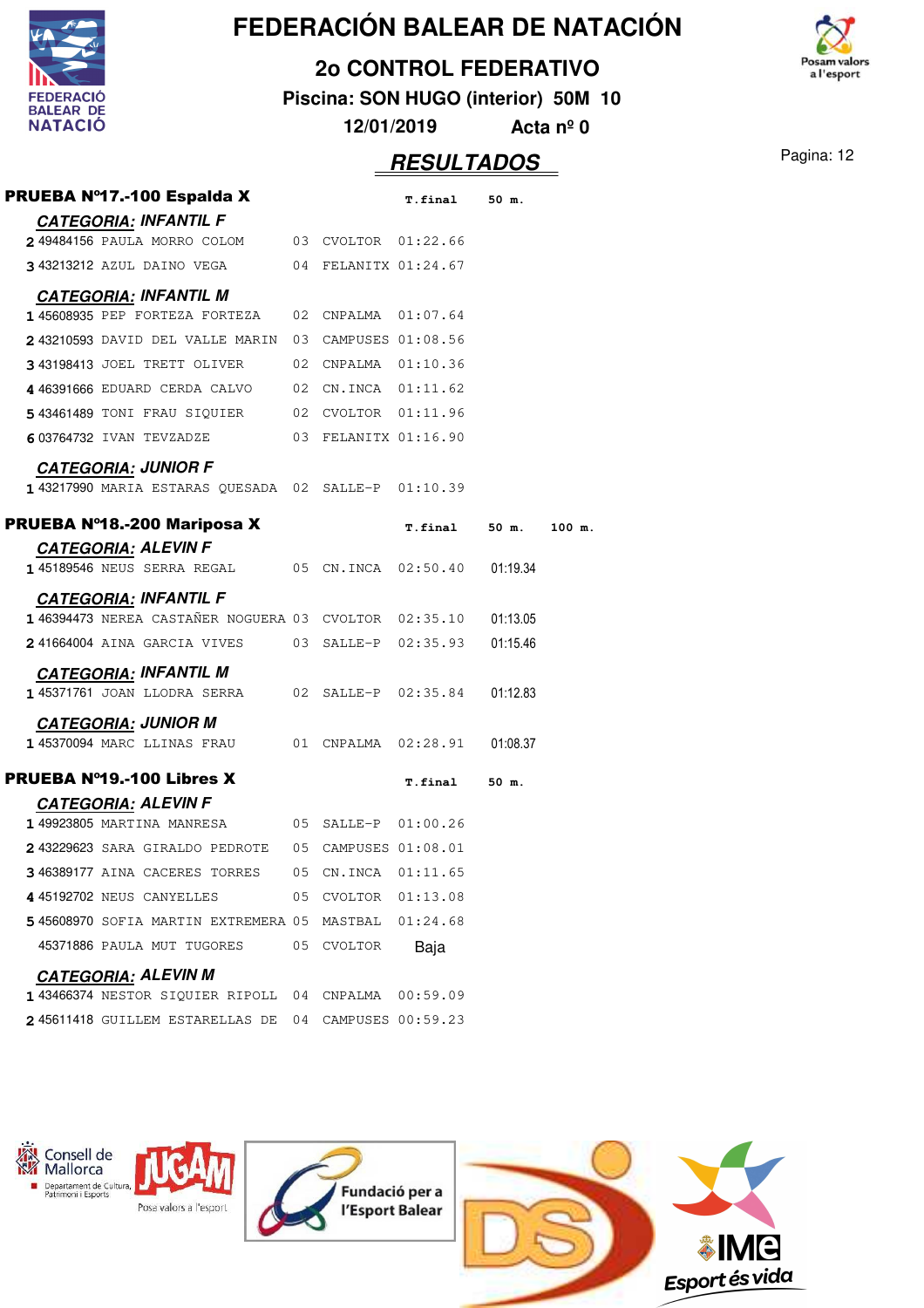

#### **2o CONTROL FEDERATIVO**

**Piscina: SON HUGO (interior) 50M 10**

**12/01/2019 Acta nº 0**



Pagina: 13 **RESULTADOS**

| PRUEBA Nº19.-100 Libres X                        |    |                      | T.final  | 50 m. |
|--------------------------------------------------|----|----------------------|----------|-------|
| <b>CATEGORIA: ALEVIN M</b>                       |    |                      |          |       |
| 343470663 MARCOS SANCHEZ                         | 04 | SALLE-P 00:59.24     |          |       |
| 4 43471141 BARTOMEU VERDERA 04                   |    | CAMPUSES 01:01.64    |          |       |
| 543480329 MIQUEL TORRES GINER 04                 |    | SALLE-P 01:01.71     |          |       |
| 645187556 ARNAU ALCOVER BARBOSA 04               |    | SALLE-P 01:04.40     |          |       |
| 743473260 RAUL TUDELA MALLEN                     | 04 | CVOLTOR 01:06.65     |          |       |
| 843218723 JORDI MAYOL SERRA 04                   |    | SALLE-P 01:07.26     |          |       |
| 941622632 JORGE GONZALEZ                         | 04 | ES.ARTA 01:07.86     |          |       |
| <b>CATEGORIA: INFANTIL F</b>                     |    |                      |          |       |
| 145614499 LLUCIA MIERAS PIZA 03 CVOLTOR 01:02.58 |    |                      |          |       |
| <b>2</b> 43213487 MAR GIMENEZ CERDO              | 03 | CAMPUSES 01:06.14    |          |       |
| <b>341662194 LUCIA ROCA RODADO</b> 03            |    | CVOLTOR 01:06.21     |          |       |
| 445691103 PAULA COLOMAR CARRASCO 04              |    | CAMPUSES 01:07.91    |          |       |
| 543233296 ANTONIA QUMEI SUREDA 04                |    | CVOLTOR 01:08.47     |          |       |
| 649925382 ALEXANDRA SANDIN POLO 04               |    | SALLE-P 01:08.96     |          |       |
| 743223998 JARA PUERTAS PUYOL 03                  |    | SALLE-P 01:09.22     |          |       |
| 846388012 CATERINA THOMAS                        | 04 | $CNPALMA$ $01:11.25$ |          |       |
| <b>9</b> 43217884 ALISON ANDREA                  | 04 | CVOLTOR 01:11.90     |          |       |
| <b>10</b> 43477108 NATALIA MARTINEZ              | 04 | CVOLTOR 01:12.48     |          |       |
| 1143213212 AZUL DAINO VEGA 64                    |    | FELANITX 01:14.22    |          |       |
| <b>12</b> 46390210 ELENA BUENO SERRANO 04        |    | MASTBAL 01:20.58     |          |       |
| <b>CATEGORIA: INFANTIL M</b>                     |    |                      |          |       |
| 143199949 KEVIN RUIZ BIOJO                       | 02 | SALLE-P 00:56.47     |          |       |
| <b>2</b> 45190652 RAUL BERMIN MORAIS             | 02 | CNPALMA  00:57.28    |          |       |
| 343459955 PABLO NAVAS ACEITUNO                   | 02 | CVOLTOR 00:58.44     |          |       |
| 445614440 RAUL NUNEZ LLADO<br>$\sim$ 02          |    | SALLE-P 01:00.38     |          |       |
| 543475536 GUILLEM SALVA GUAL 03                  |    | CVOLTOR 01:02.17     |          |       |
| 609303721 ROBERT NAPIER                          |    |                      |          |       |
| 745192703 PAU CANYELLES FERRAGUT 03              |    | CVOLTOR 01:05.59     |          |       |
| 843477418 SERGI OUETGLAS                         | 03 | SALLE-P              | 01:06.13 |       |
| 943461003 ADRIAN RODRIGUEZ                       | 03 | CVOLTOR 01:07.19     |          |       |
| 1041622475 MARTI ADROVER VICENS                  | 03 | ES.ARTA  01:11.52    |          |       |
| <b>11 43479384 JUAN CERVANTES</b>                | 03 | CVOLTOR              | 01:13.95 |       |
| 41658679 DAVID GAVILLA                           | 03 | ES.ARTA              | Desc     |       |

**CATEGORIA: JUNIOR F**